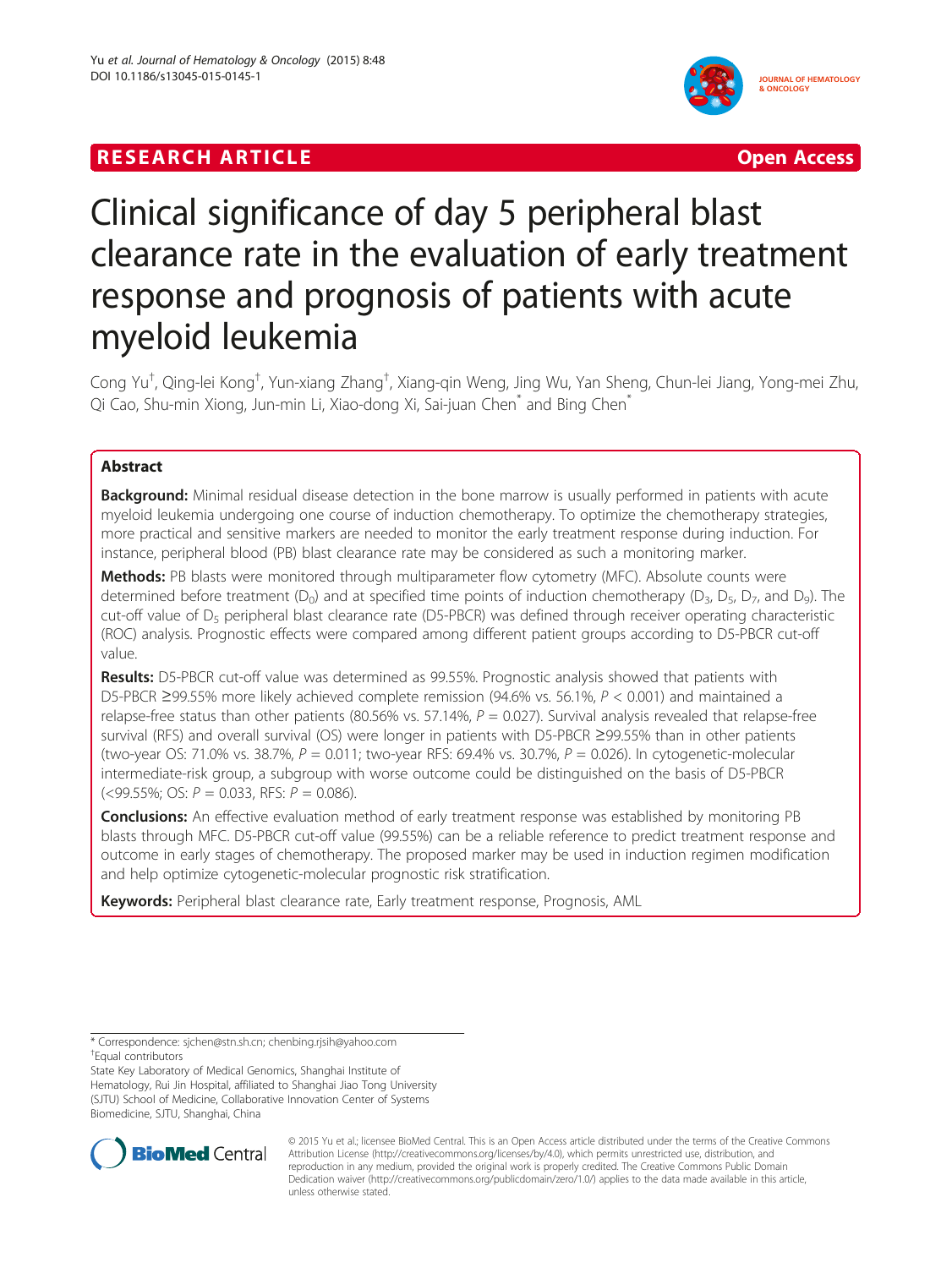### Background

Acute myeloid leukemia (AML) is a group of clinically and genetically heterogeneous diseases [[1](#page-7-0),[2](#page-7-0)]. Despite treatment advancements in acute promyelocytic leukemia (M3), current treatment of AML is based on chemotherapy. Standard induction chemotherapy consists of anthracycline and cytarabine  $(3 + 7 \text{ regime})$  can achieve the complete remission (CR) rate of approximately 75%, but outcome is uncertain because of the variability of individual genetic profile and drug sensitivity [[3,4\]](#page-7-0). Intense chemotherapy or allogeneic hematopoietic cell transplantation (allo-HSCT) can benefit patients who are refractory or tend to relapse [[5\]](#page-7-0). Early and easy monitoring of minimal residual disease (MRD) reflects treatment response in time and becomes an essential reference for patients with AML to optimize chemotherapy.

Multiparameter flow cytometry (MFC) has been used as a standard technique to track MRD in leukemia patients in the past decades [[6](#page-7-0)]. In patients with acute lymphoblastic leukemia (ALL), the threshold of 0.01% of the bone marrow (BM) MRD is considered as the boundary of relapse predict index [\[7,8\]](#page-7-0). In AML, ambiguous threshold is approximately 0.1% and accuracy is approximately 10 times lower than that in ALL [\[9](#page-7-0)]. Moreover, BM MRD status in AML cannot be considered as an independent prognostic predictor, even though this status is considered as such in ALL [[8\]](#page-7-0).

Either in ALL or AML patients, the time point of BM MRD measurement is usually after CR, which may be late to determine early treatment response. Patients also hesitate to undergo frequent BM aspirations. Thus, peripheral blood (PB) blast clearance in early stage of chemotherapy has been extensively investigated. In ALL, encouraging results have been reported; for instance, the complete clearance of PB blasts within the first week of treatment may be related to CR achievement [\[10,11\]](#page-7-0). In patients with AML, the PB blast clearance rate (PBCR) is closely correlated with treatment response and survival, but sampling time point and cut-off value vary [[12-16](#page-7-0)].

In this study, we assessed the prognostic value of PBCR during induction in a cohort of 96 newly diagnosed AML patients. An earlier, easier, and more accurate technique than current systems has been established to distinguish high-risk patients and to enable a prompt improvement of induction chemotherapy.

# Results

# Patient characteristics

From June 2011 to August 2014, 96 newly diagnosed de novo AML (non-M3) were included in the study. Patient characteristics are summarized in Table [1.](#page-2-0) Median age was 44.5 years (14–74). Median WBC counts and circulating blasts were  $13.3 \times 10^9$ /L (range,  $1.32 \times 10^9$ /L to

249.90 ×  $10^9$ /L) and 3730.7/μL (range, 11.32/μL to 246,000/ μL), respectively. The median percentage of BM blasts was 65% (14.5% to 98%).

Leukemia-associated aberrant immunophenotypes (LAIPs) were identified in 72 (75%) patients with four main types: 63 cases with cross-lineage antigen expression, 6 cases with asynchronous antigen expression, 13 cases with antigen dim/strong expression, and 8 cases with antigen expression missing. The details of LAIP distribution were listed in Additional file [1:](#page-6-0) Table S1.

Among the 58 cases with normal or unavailable karyotype, NRAS mutations were found in 4 cases (7.14%), NPM1 in 12 (21.43%), FLT3-ITD in 6 (10.71%), FLT3-TKD in 2 (3.51), DNMT3A in 12 (20.69%), CEBPA biallelic in 16 (28.07%), MLL-PTD in 4 (7.02%), and MLL-fusion gene was found in 2 (3.51%) patients. According to the cytogenetic-molecular prognostic risk classification, 23, 53, and 20 patients were classified into favorable, intermediate, and unfavorable groups, respectively.

CR was achieved in 69.79% (67/96) of patients after one course of induction, and LAIPs could be detected in 77.61% (52/67) at diagnosis. After induction, 29 patients (55.77%) remained MRD positive  $(\geq 0.1\%)$  by MFC. Total relapse rate was 32.5% (26/80).

# Relationship between treatment response and PB blast reduction ratio

A rapid reduction in PB blasts was observed in the CR group vs. in the non-complete remission (NCR) group, with PB blast reduction ratios (PBRRs) of  $1.09 \pm 0.62$  vs.  $0.70 \pm 0.53$ ,  $2.49 \pm 0.92$  vs.  $1.70 \pm 0.70$ ,  $3.41 \pm 1.02$  vs. 2.49 ± 0.95, and 3.92 ± 1.28 vs. 2.91 ± 1.13 on days 3  $(D_3)$ , 5  $(D_5)$ , 7  $(D_7)$ , and 9  $(D_9)$ , respectively  $(D_3: P = 0.005$ ,  $D_5$ :  $P < 0.0001$ ,  $D_7$ :  $P < 0.0001$ , and  $D_9$ :  $P < 0.0001$ ; Table [2](#page-3-0)).

In 52 patients who were under LAIP surveillance after CR, no significant differences in PBRRs were observed between MRD-positive and negative groups (Table [2](#page-3-0)). Significantly higher PBRRs were observed in non-relapse vs. relapse group, with 2.59 ± 0.93 vs. 2.00 ± 0.68, 3.57 ± 0.98 vs. 2.83 ± 0.78, and 4.16 ± 1.19 vs. 3.15 ± 1.02 on  $D_5$ ,  $D_7$ , and  $D_9$ , respectively ( $D_5$ :  $P = 0.005$ ,  $D_7$ :  $P =$ 0.001,  $D_9$ :  $P = 0.0005$ ). In patients who experienced relapse within 6 months (early relapse), significant differences in PBRRs on  $D_5$ ,  $D_7$ , and  $D_9$  were also observed  $(D_5: 2.52 \pm 0.89 \text{ vs. } 1.91 \pm 0.80, P = 0.017; D_7: 3.48 \pm 0.97$ vs.  $2.76 \pm 0.81$ ,  $P = 0.008$ ;  $D_9$ :  $4.02 \pm 1.19$  vs.  $3.14 \pm 1.10$ ,  $P = 0.009$ ; Table [2\)](#page-3-0).

#### Determination of D5-PBCR cut-off value

The PBRR of  $D_5$  showed the highest significant difference between early CR and NCR groups. The difference in PBRRs related to the relapse status also showed that  $D_5$ was the first time point to appear with a definite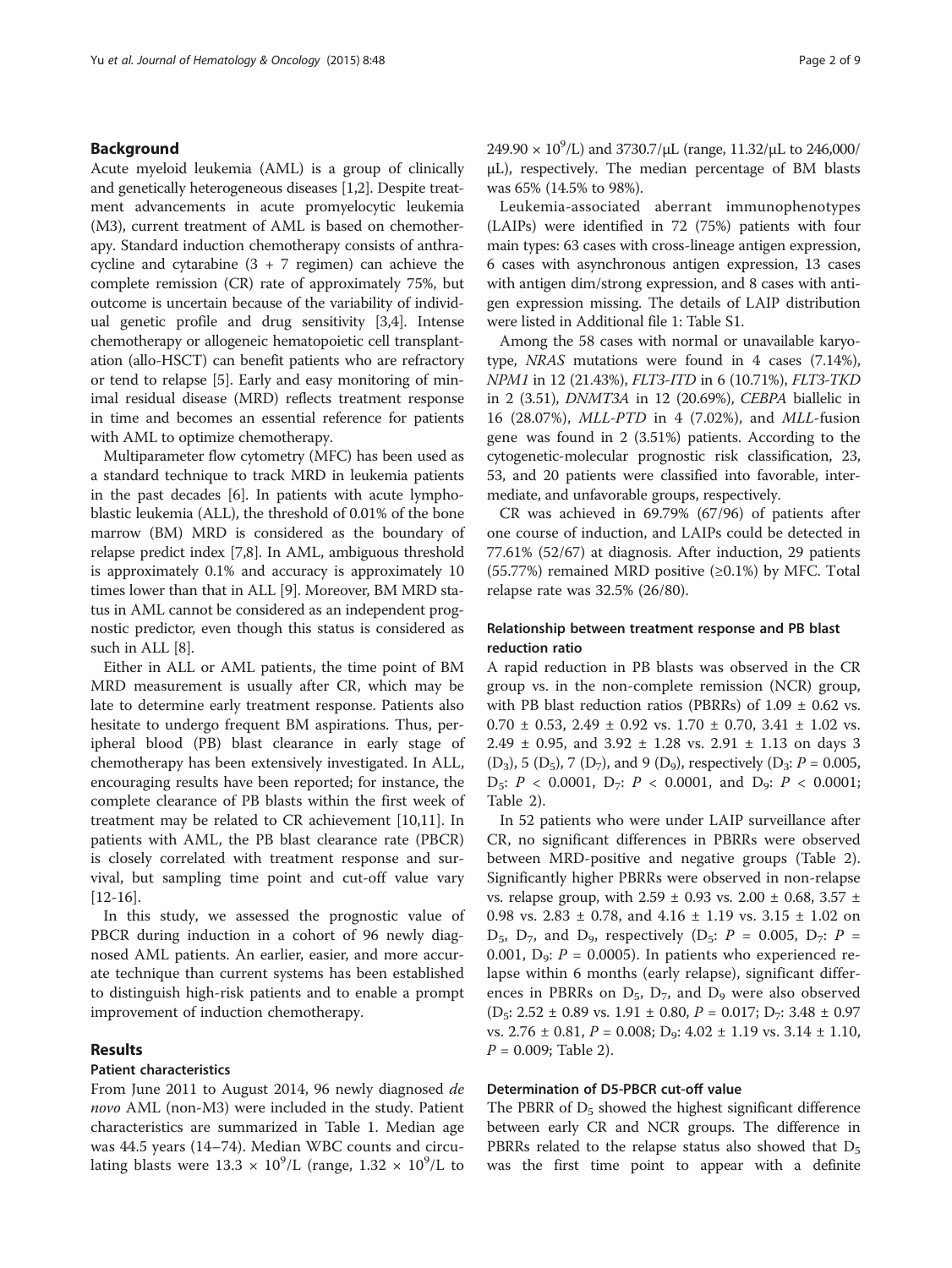<span id="page-2-0"></span>

| Table 1 Clinical characteristics of all patients and stratified by D5 peripheral blast clearance rate (D5-PBCR) |  |  |  |  |
|-----------------------------------------------------------------------------------------------------------------|--|--|--|--|
|-----------------------------------------------------------------------------------------------------------------|--|--|--|--|

| Characteristics                                  | All patients ( $n = 96$ ) <sup>a</sup> | D5-PBCR ≥99.55% ( $n = 37$ ) | D5-PBCR <99.55% ( $n = 57$ ) | P value |
|--------------------------------------------------|----------------------------------------|------------------------------|------------------------------|---------|
| Age, y, median (range)                           | 44.5 (14-74)                           | 44 (15-67)                   | $45(14 - 74)$                | 0.467   |
| Gender (no.)                                     |                                        |                              |                              | 0.996   |
| Male                                             | 61                                     | 24                           | 37                           |         |
| Female                                           | 35                                     | 13                           | 20                           |         |
| WBC count (x10 <sup>9</sup> /L), median (range)  | 13.3 (1.32-249.90)                     | 26.99 (3.2-120.9)            | 9.20 (1.32-249.90)           | 0.160   |
| Hemoglobin (g/L), median (range)                 | 85.0 (34.90-136.00)                    | 89.5 (55.0-136.0)            | 82.0 (34.9-125.0)            | 0.051   |
| Platelet $(x10^9/L)$ , median (range)            | 38.0 (3.00-455.00)                     | 38.5 (6.0-179.0)             | 36.0 (3.0-221.0)             | 0.975   |
| Blasts in bone marrow (%), median (range)        | 65.0 (14.50-98.00)                     | 71.0 (21.5-96)               | 60.1 (14.5-98.0)             | 0.038   |
| Blasts in peripheral blood (/µL), median (range) | 3730.7 (11.32-246,000)                 | 4961.7 (479.9-124,900)       | 3730.7 (11.32-246,000)       | 0.035   |
| FAB subtypes (no.)                               |                                        |                              |                              | 0.229   |
| M1                                               | $\overline{2}$                         | $\mathbf{1}$                 | $\mathbf{1}$                 |         |
| M <sub>2</sub>                                   | 24                                     | 5                            | 18                           |         |
| M <sub>4</sub>                                   | 43                                     | 19                           | 24                           |         |
| M4Eo                                             | $\overline{2}$                         | $\overline{2}$               | 0                            |         |
| M <sub>5</sub>                                   | 19                                     | 7                            | 11                           |         |
| M <sub>6</sub>                                   | 1                                      | 1                            | 0                            |         |
| <b>NA</b>                                        | 5                                      | $\overline{2}$               | 3                            |         |
| Cytogenetic-molecular risk group (no.)           |                                        |                              |                              | 0.045   |
| Favorable                                        | 23                                     | 12                           | 11                           | 0.148   |
| Intermediate                                     | 53                                     | 22                           | 30                           | 0.515   |
| Unfavorable                                      | 20                                     | 3                            | 16                           | 0.019   |
| LAIP (no.)                                       |                                        |                              |                              |         |
| Cross-lineage antigen expression                 | 63                                     | 29                           | 34                           |         |
| Asynchronous antigen expression                  | 6                                      | 0                            | 6                            |         |
| Antigen dim/strong expression                    | 13                                     | 6                            | 6                            |         |
| Antigen expression missing                       | 8                                      | $\overline{4}$               | 3                            |         |
| CR (%)                                           | 67 (69.79)                             | 35 (94.6)                    | 32 (56.1)                    | < 0.001 |
| $MRD (+) (%)^b$                                  | 29 (55.77)                             | 14(50)                       | 15 (62.5)                    | 0.366   |
| Relapse (%)                                      | 26 (32.50)                             | 7(19.44)                     | 18 (42.86)                   | 0.027   |

NA not available, CR achieved complete remission after one course of induction therapy, LAIP leukemia-associated aberrant immunophenotype, FAB French-American-British, MRD minimal residual disease. <sup>a</sup>Two patients lacking in the peripheral blast absolute counts data of day 5 could not be further stratified into different groups according<br>to D5-PBCR<sup>, b</sup>MRD (+); In 67 patients achieved CR to D5-PBCR; <sup>b</sup>MRD (+): In 67 patients achieved CR, LAIPs were detectable in 52 cases.

prognostic value. Receiver operating characteristic (ROC) analysis was performed to evaluate the predictive power of PBRR on patients' complete remission. The area under the curve (AUC) of  $D_5$  was 0.746, which was larger than that of  $D_7$  (0.736) and  $D_9$  (0.719), and hence showed more statistical significance. Thus,  $D_5$  was chosen as the time point to determine D5 peripheral blast clearance rate (PBCR) cut-off value.

The day 5 PB blast reduction ratio (D5-PBRR) of 2.35 was selected as the optimal cut-off, according to the maximum sum of the sensitivity and specificity with 52.2% and 92.6% on the ROC curve, respectively (Figure [1](#page-3-0)). A logarithmic value of 2.35 of PBRR is equal to the

clearance rate of 99.55% initial peripheral blasts; thus, D5-PBCR was determined as 99.55%.

#### Prognostic impact of D5-PBCR

As shown in the three rightmost columns of Table 1, patients were divided into two groups according to the D5-PBCR cut-off value. The two groups' clinical characteristics, including age, gender, French-American-British (FAB) subtype, and initial WBC, were comparable. Patients with higher D5-PBCR (≥99.55%) presented higher percentage of BM blasts  $(71.0\% \text{ vs. } 60.1\%, P = 0.038)$ , and higher PB blast counts (4961.7/μL vs. 3730.7/μL,  $P = 0.035$ ) at diagnosis.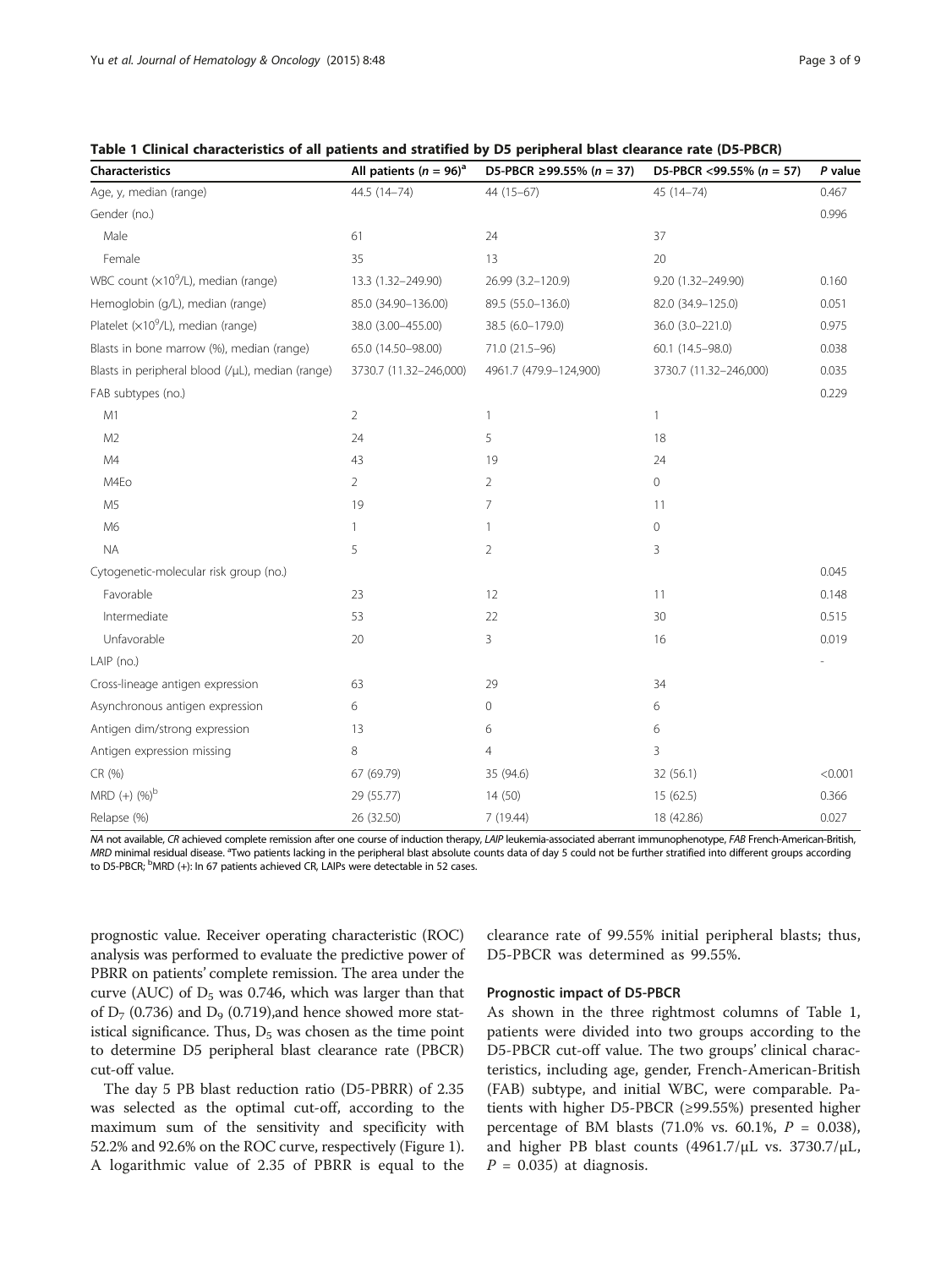|                                             | PB blast reduction ratio (Log10) ( $\pm$ SD) |                 |                 |                 |  |
|---------------------------------------------|----------------------------------------------|-----------------|-----------------|-----------------|--|
|                                             | Day 3                                        | Day 5           | Day 7           | Day 9           |  |
| $CR (n = 67)$                               | $1.09 \pm 0.62$                              | $2.49 \pm 0.92$ | $3.41 \pm 1.02$ | $3.92 \pm 1.28$ |  |
| $NCR (n = 29)$                              | $0.70 \pm 0.53$                              | $1.70 \pm 0.70$ | $2.49 \pm 0.95$ | $2.91 \pm 1.13$ |  |
| $P$ value                                   | 0.005                                        | < 0.0001        | < 0.0001        | < 0.0001        |  |
| MRD $(+) n = 23$                            | $1.05 \pm 0.60$                              | $2.43 \pm 1.05$ | $3.19 \pm 1.11$ | $3.62 \pm 1.41$ |  |
| $MRD (-) (n = 29)$                          | $1.25 \pm 0.64$                              | $2.69 \pm 0.78$ | $3.19 \pm 1.11$ | $4.15 \pm 1.13$ |  |
| $P$ value                                   | 0.266                                        | 0.334           | 0.162           | 0.157           |  |
| Relapse $(+)$ ( $n = 25$ )                  | $0.85 \pm 0.45$                              | $2.00 \pm 0.68$ | $2.83 \pm 0.78$ | $3.15 \pm 1.02$ |  |
| Relapse $(-)$ ( $n = 54$ )                  | $1.12 \pm 0.67$                              | $2.59 \pm 0.93$ | $3.57 \pm 0.98$ | $4.16 \pm 1.19$ |  |
| $P$ value                                   | 0.066                                        | 0.005           | 0.001           | 0.0005          |  |
| Early relapse <sup>a</sup> (+) ( $n = 16$ ) | $0.80 \pm 0.45$                              | $1.91 \pm 0.80$ | $2.76 \pm 0.81$ | $3.14 \pm 1.10$ |  |
| Early relapse <sup>a</sup> (-) ( $n = 63$ ) | $1.10 \pm 0.65$                              | $2.52 \pm 0.89$ | $3.48 \pm 0.97$ | $4.02 \pm 1.19$ |  |
| $P$ value                                   | 0.094                                        | 0.017           | 0.008           | 0.009           |  |

<span id="page-3-0"></span>Table 2 Correlation of PB blast reduction ratio (PBRR) with treatment response

CR achieved complete remission after one course of induction therapy, NCR not achieved complete remission, MRD minimal residual disease. <sup>a</sup>Early relapse: hematologic<br>relanse within 6 months relapse within 6 months.

Patients with higher D5-PBCR (≥99.55%) were more likely to achieve CR (94.6% vs. 56.1%,  $P < 0.001$ ) and exhibit less relapse rate (19.44% vs. 42.86%,  $P = 0.027$ ). However, post-induction BM MRD showed no significant difference between the two D5-PBCR groups (MRD positive: 50% vs. 62.5%,  $P = 0.366$ ).

In molecular studies, a trend of more NRAS (14.8% vs. 0%,  $P = 0.051$ ), CEBPA biallelic mutations (37.0%)



vs. 20.7%,  $P = 0.142$ , and less *MLL-PTD* mutations  $(3.7\% \text{ vs. } 10.3\%, P = 0.612)$  were observed in the D5-PBCR ≥99.55% group (Additional file [2](#page-6-0): Table S2).

The distribution of the cytogenetic-molecular risk classification showed that more unfavorable cases were classified into the lower D5-PBCR (<99.55%) group  $(16/19, P = 0.019)$ . In the intermediate risk group, although the distribution was similar, patients with low D5-PBCR showed significant adverse survival [estimated two-year overall survival (OS): 25.6% vs. 76.4%,  $P = 0.033$ ; estimated two-year relapse-free survival (RFS): [2](#page-4-0)3.9% vs. 71.5%,  $P = 0.086$  (Figure 2A and B), even close to that of the unfavorable-risk group (Additional file [3](#page-6-0): Figures S1A and S1B). In the favorable-risk group, no differences were observed in distribution or survival analysis.

Further analysis of the whole cohort showed that higher D5-PBCR (≥99.55%) was associated with significantly longer OS and RFS (estimated two-year OS: 71.0% vs. 38.7%,  $P = 0.011$ ; estimated two-year RFS: 69.4% vs. 30.7%,  $P = 0.026$ ; Figure [3](#page-4-0)A and B).

# **Discussion**

Based on clinical characteristics, cytogenetic and molecular markers, more precise prognostic stratification has been established in AML and diagnosis and treatment individualization has become feasible [\[3\]](#page-7-0). The establishment of an effective monitoring method is essential for the evaluation of the early response and the adjustment of treatment regimens and the improvement of the prognosis as well.

MRD detection by flow cytometry has been applied to identify subclinical levels of leukemia cells and evaluate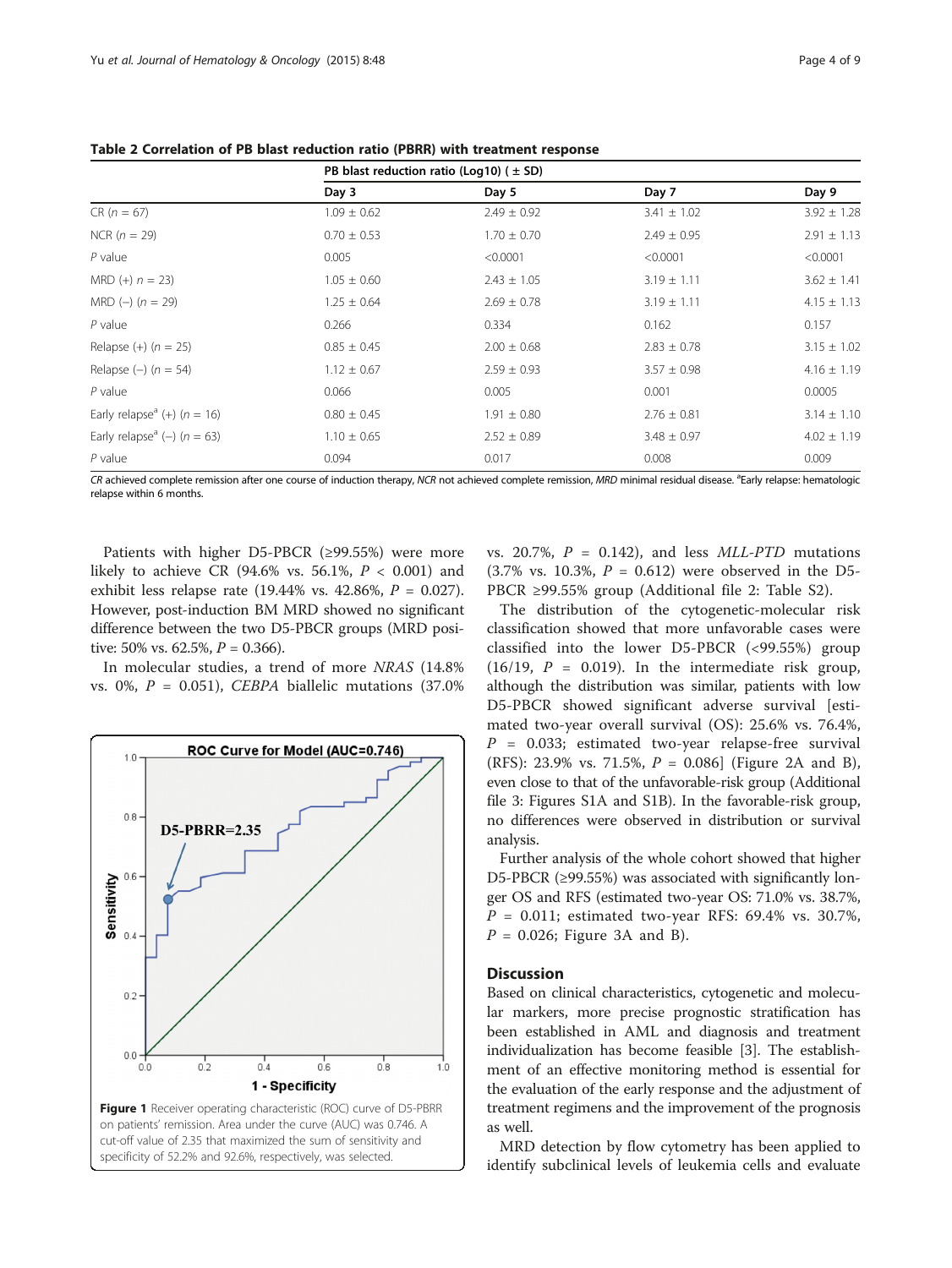<span id="page-4-0"></span>

treatment more precisely than conventional morphology; as such, this technique has been considered ideal for chemosensitivity assessment [\[6,17-21](#page-7-0)]. In ALL, MRD level (<0.01%) and cytogenetic-molecular markers are both considered as independent outcome predictors [\[8](#page-7-0)]. MRD-based clinical approaches in children and adult ALL have yielded excellent results, which confirmed that MRD can be effective in risk stratification and treatment intervention [[22-25](#page-7-0)].

In AML, MRD monitoring also plays an important role in the evaluation of treatment effect. Retrospective studies have demonstrated a high prognostic value of post-induction MRD level in AML. Terwijn et al. [\[26](#page-7-0)] and Freeman et al. [[27](#page-7-0)] defined 0.1% as the MRD cut-off value; in both studies, MRD is correlated with RFS but not with OS. However, Inaba et al. [\[28\]](#page-7-0) reported that MRD has a limited value in childhood AML if measured by MFC. Thus far, the threshold of MRD related to prognosis of AML remains controversial. MRD cannot be considered as an independent prognostic predictor in AML, in contrast to ALL [\[26,27,29](#page-7-0)].

Either in ALL or AML, the time points of BM-MRD monitoring are not earlier than 2 weeks after the induction begins. Although prognostic correlation is excellent, the time at which correlation is determined may be too late for early intervention of induction regimen. Thus,

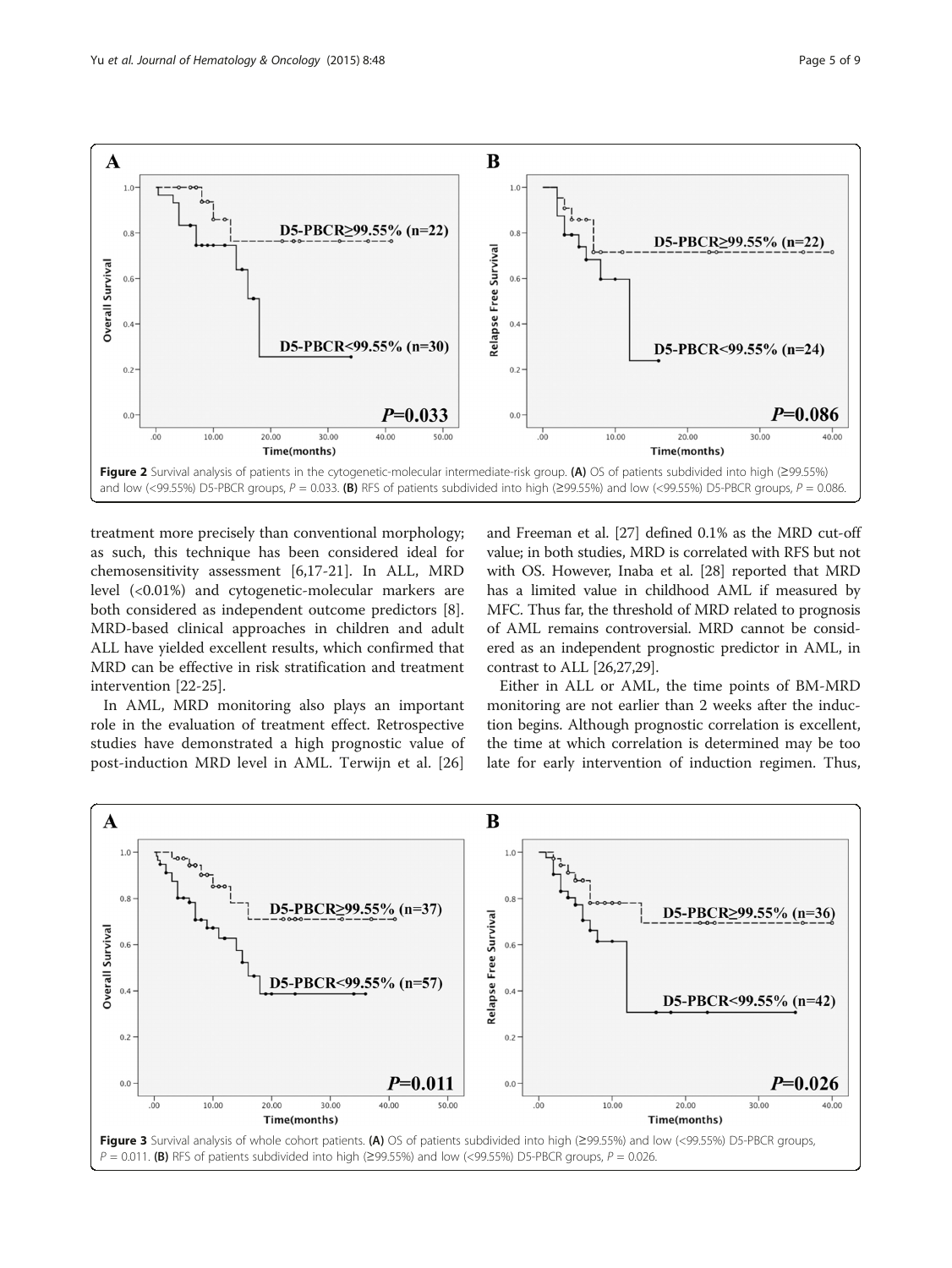studies have evaluated peripheral blast clearance in the first week of induction.

In patients with ALL, practical values of PB blast assessment have been reported. Gajjar et al. [[10](#page-7-0)] found that the persistence of circulating blasts after 1 week of therapy is significantly related to the worse event-free survival in childhood ALL. Atsushi et al. [[11](#page-7-0)] also presented the same conclusion in patients with ALL treated with prednisolone monotherapy. Studies related to AML have also shown that a rapid decrease in peripheral leukemic burden determined through either morphology or flow cytometry [\[12,15](#page-7-0)] is correlated with CR and longterm survival [\[14,16](#page-7-0)].

In this study, we monitored the early treatment response of 96 AML patients by detecting PB blasts through flow cytometry. The PBRR at all checkpoints  $(D_3-D_9)$  showed high prognostic value of CR ( $D_3$ :  $P = 0.005$ ,  $D_5$ :  $P <$ 0.0001,  $D_7$ :  $P < 0.0001$ ,  $D_9$ :  $P < 0.0001$ ). Starting from  $D_{5}$ , PBRR was significantly related to the total relapse rates  $(D_5: P = 0.005, D_7: P = 0.001, D_9: P = 0.0005)$  and early relapse rates (D<sub>5</sub>:  $P = 0.017$ , D<sub>7</sub>:  $P = 0.008$ , D<sub>9</sub>:  $P = 0.009$ ). This finding is consistent with that in published studies in which  $D_5$  is also determined as the median time of PB blast clearance [[12](#page-7-0)-[16](#page-7-0)]. The ROC analysis identified D5- PBCR of 99.55% initial blasts as the cut-off value. Patients with high D5-PBCR (≥99.55%) showed greater CR rates and less relapse rates ( $P < 0.001$ ,  $P = 0.027$ ) and were associated with significantly longer OS and RFS ( $P = 0.011$ ,  $P = 0.026$ .

Our D5-PBCR cut-off value might help optimize current cytogenetic-molecular prognostic risk stratification. In our cohort, 84.21% (16/19) of unfavorable-risk patients were classified into low D5-PBCR group (<99.55%). In the intermediate-risk groups, D5-PBCR could further distinguish the subgroup of patients with relatively poorer prognosis, the two-year estimated OS and RFS rate were significantly worse in patients with D5-PBCR <99.55%  $(P = 0.033, P = 0.086)$ , which were close to that of the unfavorable-risk group. This might facilitate further treatment regimen adjustments. The intermediate-risk patients with low D5-PBCR may be recommended for strengthening induction and consolidation therapy or receiving allo-HSCT.

 $D_5$  of induction is a valuable time point of early treatment response monitoring. This time point is appropriate to strengthen induction therapy. Augmented induction using dose-escalated regimens or three-drug combination has benefited patients [\[30-32\]](#page-7-0). Holowiecki et al. [\[31\]](#page-7-0) also suggested that the addition of cladribine to the standard induction regimen can improve the outcome of patients with AML, particularly in the unfavorable-risk group. Thus, early risk evaluation by D5-PBCR provides the basis of individualized induction therapy.

The applicability of MRD by MFC is approximately 60% to 88% in patients with AML [\[6,17](#page-7-0)]. In patients with no LAIPs, BM MRD evaluation is unlikely performed through MFC assessment. In this case, D5-PBCR is considered as a new effective evaluation method. Almost all patients with AML suffer from circulating blasts at diagnosis, which enables PB blast monitoring a comparatively universal way. In our study, LAIP coverage was approximately 75% (72/96). Of the 24 patients with no LAIPs, 23 showed available data of D5-PBCR. The CR rate was 100% (7/7) in the high D5-PBCR group compared with 50% (8/16) in the low D5-PBCR group  $(P = 0.052)$ ; this result suggested that high D5-PBCR may help predict the CR status of patients without LAIPs.

However, for the few AML patients with very low percentage or even absent of PB blasts at diagnosis, BM MRD detection plays a more important role.

# Conclusions

An effective evaluation method of early treatment response was established by monitoring PB blasts through MFC. D5-PBCR cut-off value might help distinguish high-risk patients in the first week of induction; thus, prognostic predictive ability of current risk stratification can be improved and induction regimen modification can be performed.

To further establish practical and precise clinical guidance, more patients need to be accumulated and multicenter confirmation is required.

#### Methods

#### Patients and treatment protocols

A total of 96 patients with de novo AML (non-M3) were enrolled in this study from June 2011 to August 2014 in the Shanghai Institute of Hematology. The diagnosis and classification of the AML subtypes were established according to FAB [\[33](#page-8-0)] and WHO 2008 criteria [\[34\]](#page-8-0). The Ethics Committee of Ruijin hospital approved this study. All patients provided informed consent according to the Declaration of Helsinki.

All patients received standard first-line chemotherapy. The induction regimen consisted of idarubicin (8 to 10 mg/m<sup>2</sup>/d, D<sub>1</sub>-D<sub>3</sub>) or daunorubicin (45 to 60 mg/m<sup>2</sup>/d,  $D_1 - D_3$ ) and cytarabine (100 mg/m<sup>2</sup>/d,  $D_1 - D_7$ ). After CR was achieved, consolidation therapy was administered according to the patients' cytogenetic-molecular risk stratification. Patients in favorable- and intermediaterisk group received HiDAC-based consolidation (2  $g/m^2$ , every 12 h,  $D_1 - D_3$ , whereas patients in the unfavorablerisk group were recommended for allograft transplantation  $(n = 14)$  [\[30](#page-7-0),[35,36](#page-8-0)].

# Cytogenetic and molecular analysis

Cytogenetic data was available in 88 of 96 cases. The chromosomes were R-banded and/or G-banded in unstimulated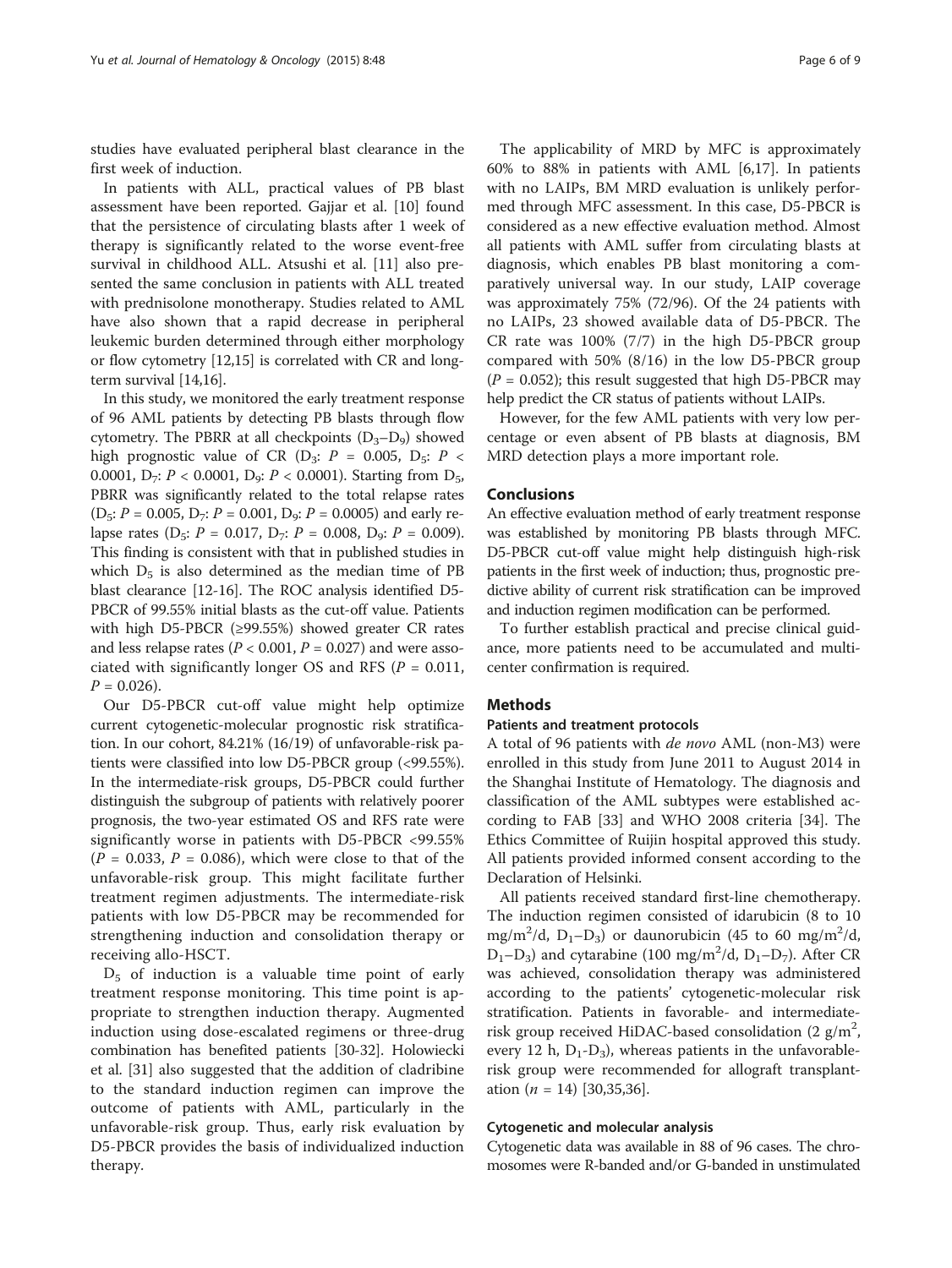<span id="page-6-0"></span>BM cells after 24 h of culture. The karyotype was analyzed according to the International System for Human Cytogenetic Nomenclature (2009) [\[37](#page-8-0)].

Molecular studies were performed in 94 cases. Mutations of several genes, including NPM1, NRAS, FLT3-ITD, FLT3-TKD, DNMT3A, CEBPA, MLL-PTD, C-KIT, were detected through RT-PCR and sequencing. MLL-related fusion genes, namely, MLL-AF9, MLL-AF10, MLL-AF6, MLL-ELL, MLL-ENL, and MLL-AF17, were assessed through multiplex RT-PCR [[36\]](#page-8-0).

The cytogenetic-molecular risk groups were classified as follows: favorable group comprised t (8; 21), t (16; 16) or inv (16), and normal cytogenetics with NPM1 mutation in the absence of FLT3-ITD, DNMT3A, and MLL-PTD mutations. Unfavorable group comprised 5/5q−,−7/7q−, inv  $(3)/t$   $(3; 3)$ , t  $(6; 9)$ , complex karyotype  $(23 \text{ clonal})$ chromosomal abnormalities), and normal cytogenetics with FLT3-ITD. The intermediate group consisted of other patients [[35\]](#page-8-0).

# Identification of LAIPs

Fresh BM or PB samples were processed according to the standard operating procedure of our institution [[7\]](#page-7-0). The assays were performed using a 10-color flow cytometer (NAVIOS, Beckman Coulter, Brea, California, USA). Data were analyzed with KALUZA software (Beckman Coulter, Brea, California, USA). LAIPs were classified at diagnosis with different surface antigens (CD34, CD38, CD117, HLA-DR, CD13, CD33, CD14, CD15, CD64, CD2, CD4, CD7, CD11b, CD19, and CD56). The information on monoclonal antibody combination is shown in Additional file 4: Table S3.

More than  $2.5 \times 10^5$  events from PB samples and  $1 \times 10^6$ events from BM samples were required for flow cytometry detection to ensure sensitivity and accuracy. For BM samples, a cut-off value of 0.1% was determined as MRD positive.

# Calculation of PBRR and PBCR

PB samples of right before treatment  $(D_0)$  and on the 3rd, 5th, 7th, 9th days  $(D_{3, 5, 7, 9})$  of the induction chemotherapy were collected. The absolute counts of blasts in PB were calculated using flow count fluorospheres (Beckman Coulter, Brea, California, USA). For patients with LAIPs, blasts with the specific immunophenotype were counted. For patients with no LAIPs, PB blasts were determined with surface antigens (including CD34+, CD117+, CD33+, CD13+, HLA-DR+, and CD45dim) associated with myeloid lineage cells. Patients whose PB blast percentage was higher than  $0.5\%$  at  $D_0$  were included in this study. PBRR was defined as the logarithmic ratio to the absolute counts of  $D_0$  [Log<sub>10</sub> (D<sub>0</sub>/D<sub>x</sub>)] [\[38\]](#page-8-0). PBCR was defined as the percentage of absolute count reduction:  $[(D_0 - D_x)/D_0 \times 100\%].$ 

#### Statistical analysis

PBCRs were compared through independent-sample ttest. An ROC analysis was performed to evaluate the predictive efficiency of PBRR on patients' CR. Statistical significance was considered when AUC was >0.6; the cutoff value was selected according to the maximum sum of sensitivity and specificity [[39](#page-8-0)]. Chi-square test was performed to compare CR and relapse rates. OS was defined as the time of diagnosis to death or allo-HSCT or the last follow-up. RFS was defined as the time at which CR was achieved until relapse occurred and was also defined on the basis of whether a patient died or remained alive when CR was achieved at the last follow-up (censored). OS and RFS were estimated by using Kaplan-Meier method and compared by conducting log-rank test. The last follow-up was performed in December 2014, and the median followup time was 11 (0.4–41) months. Two-sided  $P < 0.05$ was considered statistically significant. Statistical analyses were evaluated using SPSS 22.0 software (IBM, Armonk, NY, USA).

# Additional files

[Additional file 1: Table S1.](http://www.jhoonline.org/content/supplementary/s13045-015-0145-1-s1.docx) LAIP characteristics of patients. LAIPs were identified in 72 patients with four main types: 63 cases with cross-lineage antigen expression, 6 cases with asynchronous antigen expression, 13 cases with antigen dim/strong expression, and 8 cases with antigen expression missing.

[Additional file 2: Table S2.](http://www.jhoonline.org/content/supplementary/s13045-015-0145-1-s2.docx) Gene mutation profile of cytogenetic-normal AML patients stratified by D5-PBCR. Mutations of several genes, including NRAS, NPM1, FLT3-ITD, FLT3-TKD, DNMT3A, CEBPA, MLL-PTD, C-KIT, and MLLrelated fusion genes were detected in 58 cytogenetic-normal AML patients ,57 showed available data of D5-PBCR. A trend of more NRAS (14.8% vs. 0%,  $P = 0.051$ , CEBPA biallelic mutations (37.0% vs. 20.7%,  $P = 0.142$ ), and less MLL-PTD mutations (3x.7% vs. 10.3%,  $P = 0.612$ ) was observed in the D5-PBCR  $\geq$  99.55% group.

[Additional file 3: Figure S1.](http://www.jhoonline.org/content/supplementary/s13045-015-0145-1-s3.tif) Survival analysis of patients with cytogenetic-molecular risk stratification. (A) OS of patients subdivided into favorable-risk group, intermediate-risk group with high D5-PBCR (≥99.55%), intermediate-risk group with low D5-PBCR (<99.55%), and unfavorable-risk group,  $P < 0.001$ . (B) RFS of patients subdivided into favorable-risk group, intermediate-risk group with high D5-PBCR (≥99.55%), intermediate-risk group with low D5-PBCR (<99.55%), and unfavorable-risk group,  $P = 0.010$ .

[Additional file 4: Table S3.](http://www.jhoonline.org/content/supplementary/s13045-015-0145-1-s4.docx) The mAbs combinations utilized for MRD and PB blast assessment. The monoclonal antibody combination utilized for MRD and PB blast assessment included seven fixed mAbs (CD34, HLA-DR, CD13, CD33, CD117, CD10, and CD45) and eight alternative mAbs (CD2, CD4, CD7, CD19, CD56, CD11b, CD64, and CD14).

#### Abbreviations

ALL: acute lymphoblastic leukemia; allo-HSCT: allogeneic hematopoietic cell transplantation; AUC: area under the curve; AML: acute myeloid leukemia; BM: bone marrow; CR: complete remission; FAB: French-American-British; LAIP: leukemia-associated aberrant immunophenotype; MRD: minimal residual disease; MFC: multiparameter flow cytometry; PB: peripheral blood; NCR: not achieved complete remission; OS: overall survival; PBCR: peripheral blasts clearance rate; PBRR: PB blasts reduction ratio; RFS: relapse-free survival; ROC: receiver operating characteristic.

#### Competing interests

The authors declare that they have no competing interests.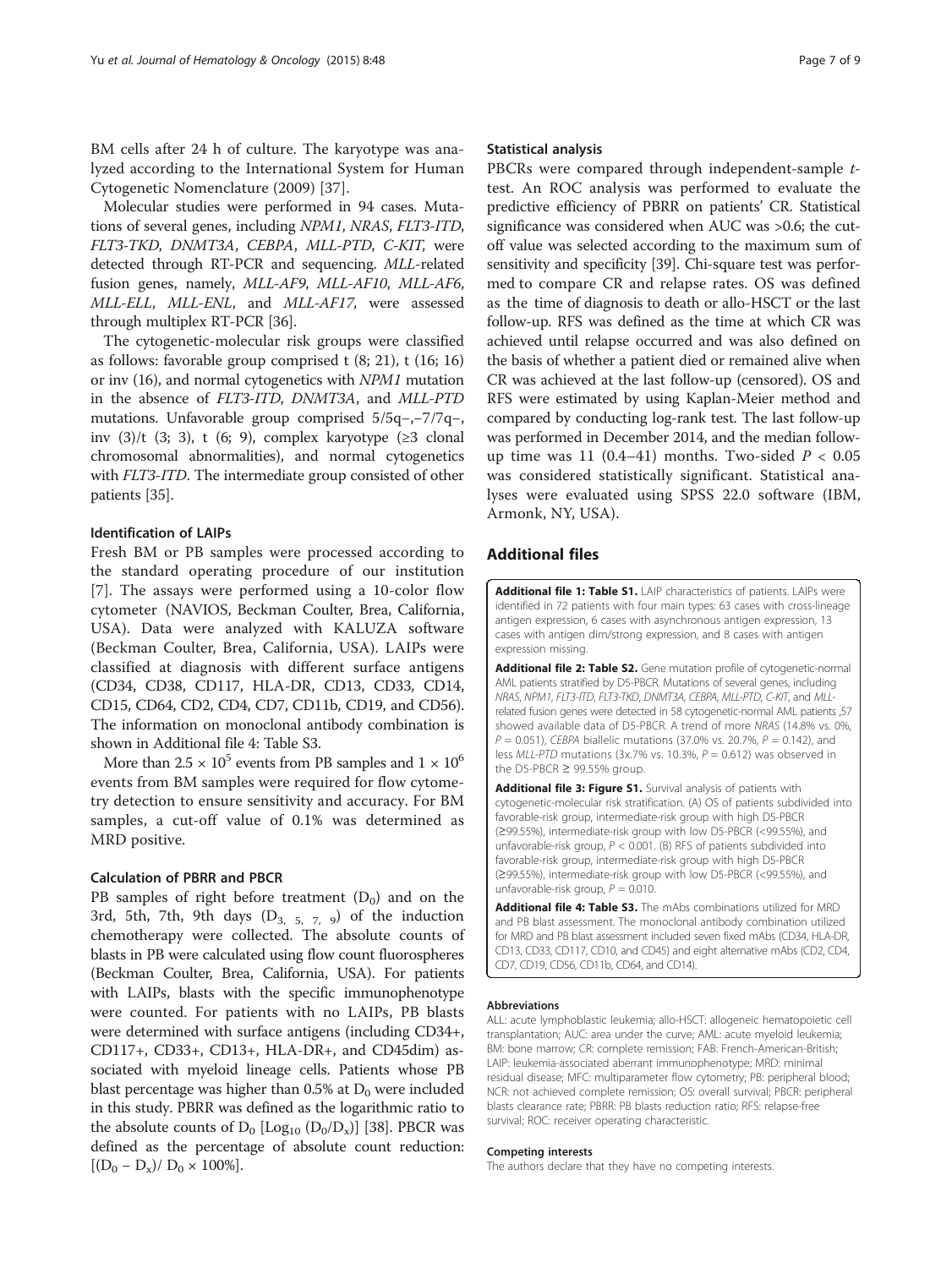#### <span id="page-7-0"></span>Authors' contributions

CSJ and CB designed the research. YC and KQL performed the experiments. ZYX and CB analyzed data. WXQ, WJ, SY, JCL, ZYM, CQ, XSM and LJM provided technical and clinical expertise. CB wrote the manuscript. CSJ and XXD edited the manuscript. All authors have read and approved the final manuscript.

#### Acknowledgements

This work was supported in part by the National High Tech Program for Biotechnology Grant 863 (2012AA02A505), the National Natural Science Foundation of China (81470311, 81270619, 81123005), the Ministry of Health Grant (201202003), and the Mega-projects of Scientific Research for the 12th Five-Year Plan Grant (2013ZX09303302).

### Received: 12 February 2015 Accepted: 28 April 2015 Published online: 10 May 2015

#### References

- Duque-Afonso J, Cleary ML. The AML salad bowl. Cancer Cell. 2014;25(3):265-7. doi:10.1016/j.ccr.2014.03.002.
- 2. Cancer Genome Atlas Research N. Genomic and epigenomic landscapes of adult de novo acute myeloid leukemia. N Engl J Med. 2013;368(22):2059–74. doi:10.1056/NEJMoa1301689.
- 3. Estey EH. Acute myeloid leukemia: 2014 update on risk-stratification and management. Am J Hematol. 2014;89(11):1063–81. doi:10.1002/ajh.23834.
- 4. Pulte D, Redaniel MT, Jansen L, Brenner H, Jeffreys M. Recent trends in survival of adult patients with acute leukemia: overall improvements, but persistent and partly increasing disparity in survival of patients from minority groups. Haematologica. 2013;98(2):222–9. doi:10.3324/haematol.2012.063602.
- 5. Cornelissen JJ, Versluis J, Passweg JR, van Putten WL, Manz MG, Maertens J, et al. Comparative therapeutic value of post remission approaches in patients with acute myeloid leukemia aged 40–60 years. Leukemia. 2014. doi:10.1038/leu.2014.332
- 6. Al-Mawali A, Gillis D, Lewis I. The role of multiparameter flow cytometry for detection of minimal residual disease in acute myeloid leukemia. Am J Clin Pathol. 2009;131(1):16–26. doi:10.1309/AJCP5TSD3DZXFLCX.
- 7. Weng XQ, Shen Y, Sheng Y, Chen B, Wang JH, Li JM, et al. Prognostic significance of monitoring leukemia-associated immunophenotypes by eight-color flow cytometry in adult B-acute lymphoblastic leukemia. Blood Cancer J. 2013;3:e133. doi:10.1038/bcj.2013.31.
- 8. Beldjord K, Chevret S, Asnafi V, Huguet F, Boulland ML, Leguay T, et al. Oncogenetics and minimal residual disease are independent outcome predictors in adult patients with acute lymphoblastic leukemia. Blood. 2014;123(24):3739–49. doi:10.1182/blood-2014-01-547695.
- 9. Paietta E. When it comes to MRD, AML not equal ALL. Blood. 2012;120(8):1536–7. doi:10.1182/blood-2012-06-435081.
- 10. Gajjar A, Ribeiro R, Hancock ML, Rivera GK, Mahmoud H, Sandlund JT, et al. Persistence of circulating blasts after 1 week of multiagent chemotherapy confers a poor prognosis in childhood acute lymphoblastic leukemia. Blood. 1995;86(4):1292–5.
- 11. Manabe A, Ohara A, Hasegawa D, Koh K, Saito T, Kiyokawa N, et al. Significance of the complete clearance of peripheral blasts after 7 days of prednisolone treatment in children with acute lymphoblastic leukemia: the Tokyo children's cancer study group study L99-15. Haematologica. 2008;93(8):1155–60. doi:10.3324/haematol.12365.
- 12. Gianfaldoni G, Mannelli F, Baccini M, Antonioli E, Leoni F, Bosi A. Clearance of leukaemic blasts from peripheral blood during standard induction treatment predicts the bone marrow response in acute myeloid leukaemia: a pilot study. Br J Haematol. 2006;134(1):54–7. doi:10.1111/j.1365-2141.2006.06100.x.
- 13. Elliott MA, Litzow MR, Letendre LL, Wolf RC, Hanson CA, Tefferi A, et al. Early peripheral blood blast clearance during induction chemotherapy for acute myeloid leukemia predicts superior relapse-free survival. Blood. 2007;110(13):4172–4. doi:10.1182/blood-2007-07-104091.
- 14. Arellano M, Pakkala S, Langston A, Tighiouart M, Pan L, Chen Z, et al. Early clearance of peripheral blood blasts predicts response to induction chemotherapy in acute myeloid leukemia. Cancer. 2012;118(21):5278–82. doi:10.1002/cncr.27494.
- 15. Lacombe F, Arnoulet C, Maynadie M, Lippert E, Luquet I, Pigneux A, et al. Early clearance of peripheral blasts measured by flow cytometry during the first week of AML induction therapy as a new independent

prognostic factor: a GOELAMS study. Leukemia. 2009;23(2):350–7. doi:10.1038/leu.2008.296.

- 16. San Miguel JF, Vidriales MB, Lopez-Berges C, Diaz-Mediavilla J, Gutierrez N, Canizo C, et al. Early immunophenotypical evaluation of minimal residual disease in acute myeloid leukemia identifies different patient risk groups and may contribute to postinduction treatment stratification. Blood. 2001;98(6):1746–51.
- 17. Hourigan CS, Karp JE. Minimal residual disease in acute myeloid leukaemia. Nat Rev Clin Oncol. 2013;10(8):460–71. doi:10.1038/nrclinonc.2013.100.
- 18. Al-Mawali A, Gillis D, Hissaria P, Lewis I. Incidence, sensitivity, and specificity of leukemia-associated phenotypes in acute myeloid leukemia using specific five-color multiparameter flow cytometry. Am J Clin Pathol. 2008;129(6):934–45. doi:10.1309/FY0UMAMM91VPMR2W.
- 19. Ossenkoppele G, Schuurhuis GJ. MRD in AML: time for redefinition of CR? Blood. 2013;121(12):2166–8. doi:10.1182/blood-2013-01-480590.
- 20. Ossenkoppele GJ, Schuurhuis GJ. MRD in AML: it is time to change the definition of remission. Best Pract Res Clin Haematol. 2014;27(3–4):265–71. doi:10.1016/j.beha.2014.10.008.
- 21. Grimwade D, Freeman SD. Defining minimal residual disease in acute myeloid leukemia: which platforms are ready for "prime time"? Blood. 2014;124(23):3345–55. doi:10.1182/blood-2014-05-577593.
- 22. Roberts KG, Pei D, Campana D, Payne-Turner D, Li Y, Cheng C, et al. Outcomes of children with bcr-abl1-like acute lymphoblastic leukemia treated with risk-directed therapy based on the levels of minimal residual disease. J Clin Oncol. 2014. doi:10.1200/JCO.2014.55.4105
- 23. Ribera JM, Oriol A, Morgades M, Montesinos P, Sarra J, Gonzalez-Campos J, et al. Treatment of high-risk Philadelphia chromosome-negative acute lymphoblastic leukemia in adolescents and adults according to early cytologic response and minimal residual disease after consolidation assessed by flow cytometry: final results of the PETHEMA ALL-AR-03 trial. J Clin Oncol. 2014;32(15):1595–604. doi:10.1200/JCO.2013.52.2425.
- 24. Vora A, Goulden N, Mitchell C, Hancock J, Hough R, Rowntree C. Augmented post-remission therapy for a minimal residual disease-defined high-risk subgroup of children and young people with clinical standard-risk and intermediate-risk acute lymphoblastic leukaemia (UKALL 2003): a randomised controlled trial. Lancet Oncol. 15;8:809–18. doi:10.1016/s1470- 2045(14)70243-8.
- 25. Salari F, Shahjahani M, Shahrabi S, Saki N. Minimal residual disease in acute lymphoblastic leukemia: optimal methods and clinical relevance, pitfalls and recent approaches. Med Oncol. 2014;31(11):266. doi:10.1007/s12032-014-0266-3.
- 26. Terwijn M, van Putten WL, Kelder A, van der Velden VH, Brooimans RA, Pabst T, et al. High prognostic impact of flow cytometric minimal residual disease detection in acute myeloid leukemia: data from the HOVON/SAKK AML 42A study. J Clin Oncol. 2013;31(31):3889–97. doi:10.1200/JCO.2012.45.9628.
- 27. Freeman SD, Virgo P, Couzens S, Grimwade D, Russell N, Hills RK, et al. Prognostic relevance of treatment response measured by flow cytometric residual disease detection in older patients with acute myeloid leukemia. J Clin Oncol. 2013;31(32):4123–31. doi:10.1200/JCO.2013.49.1753.
- 28. Inaba H, Coustan-Smith E, Cao X, Pounds SB, Shurtleff SA, Wang KY, et al. Comparative analysis of different approaches to measure treatment response in acute myeloid leukemia. J Clin Oncol. 2012;30(29):3625–32. doi:10.1200/JCO.2011.41.5323.
- 29. Kohnke T, Sauter D, Ringel K, Hoster E, Laubender RP, Hubmann M, et al. Early assessment of minimal residual disease in AML by flow cytometry during aplasia identifies patients at increased risk of relapse. Leukemia. 2015;29(2):377–86. doi:10.1038/leu.2014.186.
- 30. Jin J, Wang J-X, Chen F-F, Wu D-P, Hu J, Zhou J-F, et al. Homoharringtonine-based induction regimens for patients with de-novo acute myeloid leukaemia: a multicentre, open-label, randomised, controlled phase 3 trial. Lancet Oncol. 2013;14(7):599–608. doi:10.1016/s1470-2045(13)70152-9.
- 31. Holowiecki J, Grosicki S, Giebel S, Robak T, Kyrcz-Krzemien S, Kuliczkowski K, et al. Cladribine, but not fludarabine, added to daunorubicin and cytarabine during induction prolongs survival of patients with acute myeloid leukemia: a multicenter, randomized phase III study. J Clin Oncol. 2012;30(20):2441–8. doi:10.1200/JCO.2011.37.1286.
- 32. Fernandez HF, Sun Z, Yao X, Litzow MR, Luger SM, Paietta EM, et al. Anthracycline dose intensification in acute myeloid leukemia. N Engl J Med. 2009;361(13):1249–59. doi:10.1056/NEJMoa0904544.